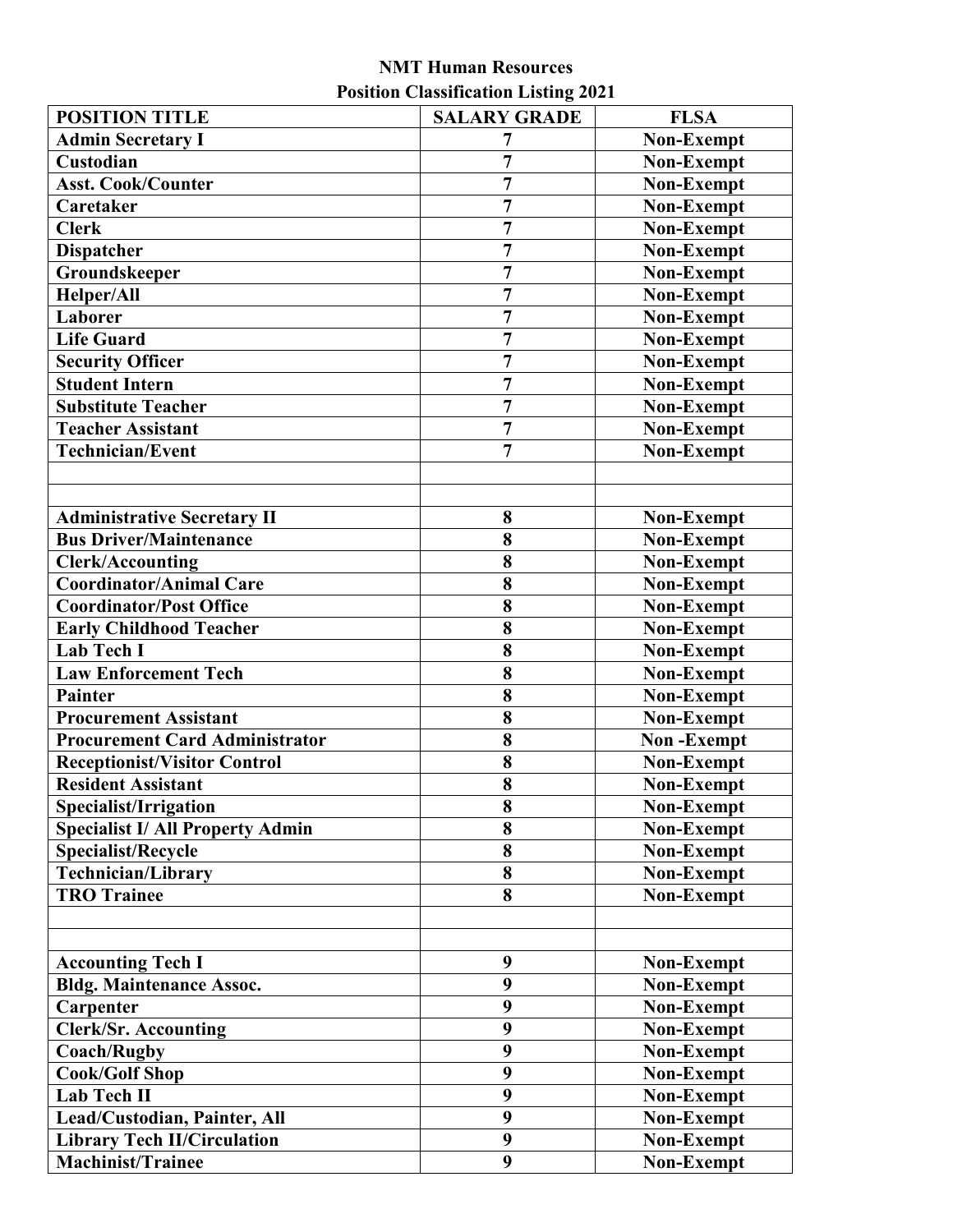| <b>POSITION TITLE</b>                                      | <b>SALARY GRADE</b> | <b>FLSA</b>       |
|------------------------------------------------------------|---------------------|-------------------|
| <b>Ordnance Handler I</b>                                  | 9                   | <b>Non-Exempt</b> |
| <b>Preventative Maintenance Assoc</b>                      | 9                   | <b>Non-Exempt</b> |
| <b>Specialist II / All</b>                                 | 9                   | <b>Non-Exempt</b> |
| Technician/Telecommunications,                             | 9                   | <b>Non-Exempt</b> |
| <b>Technician/Warehouse</b>                                | 9                   | <b>Non-Exempt</b> |
| <b>Test Range Gunner</b>                                   | 9                   | <b>Non-Exempt</b> |
| <b>Tradesmen/All</b>                                       | 9                   | <b>Non-Exempt</b> |
| <b>TROI</b>                                                | 9                   | <b>Non-Exempt</b> |
| <b>Tutors-No Degree</b>                                    | 9                   | <b>Non-Exempt</b> |
|                                                            |                     |                   |
|                                                            |                     |                   |
| <b>Accounting Technician</b>                               | 10                  | <b>Non-Exempt</b> |
| <b>Asst. Golf Professional</b>                             | 10                  | <b>Non-Exempt</b> |
| <b>Carpenter II</b>                                        | 10                  | Non-Exempt        |
| <b>Carpenter II/Welder</b>                                 | 10                  | <b>Non-Exempt</b> |
| <b>Coordinator/Scholarship, PAS</b>                        | 10                  | <b>Non-Exempt</b> |
| <b>Coordinator/Aux Serv.</b>                               | 10                  | <b>Non-Exempt</b> |
| Coordinator/Special Projects, Cyber Sec.                   | 10                  |                   |
| <b>HR</b> Technician                                       | 10                  | Non-Exempt        |
| <b>Instrumentation Tech</b>                                | 10                  | <b>Non-Exempt</b> |
| <b>Lab Tech III</b>                                        | 10                  | <b>Non-Exempt</b> |
| <b>Manager/Golf Shop</b>                                   | 10                  | <b>Non-Exempt</b> |
| <b>Mechanic I and Cart Mechanic</b>                        | 10                  | <b>Non-Exempt</b> |
| <b>Seismic Analyst</b>                                     | 10                  | <b>Non-Exempt</b> |
| <b>Specialist III/Std. Accounts, AP</b>                    | 10                  | <b>Non-Exempt</b> |
| <b>Specialist/Payroll</b>                                  | 10                  | Non-Exempt        |
| Supervisor/Warehouse, Events, Payroll,                     | 10                  | <b>Non-Exempt</b> |
| <b>Procurement, Registration</b>                           |                     |                   |
| <b>Technician II/Pesticides, All</b>                       | 10                  | <b>Non-Exempt</b> |
| <b>Technician II/Research</b>                              | 10                  | Non-Exempt        |
| <b>TRO II</b>                                              | 10                  | Non-Exempt        |
|                                                            |                     |                   |
|                                                            |                     |                   |
| <b>Asst. Manager/Office</b>                                | 11                  | <b>Exempt</b>     |
| <b>Cartographer I</b>                                      | 11                  | <b>Exempt</b>     |
| Coordinator/Admin Serv. Office,                            | 11                  | <b>Exempt</b>     |
| <b>Admissions, ITC Field, Program</b>                      |                     |                   |
| <b>Cost Analyst</b>                                        | 11                  | <b>Exempt</b>     |
| <b>Department Specialist</b>                               | 11                  | <b>Non-Exempt</b> |
| <b>Facility Security Associate</b>                         | 11                  | <b>Exempt</b>     |
| <b>Leadman/Bldg Maintenance, Property</b>                  | 11                  | Non-Exempt        |
| <b>Maintenance Tech III</b>                                | 11                  | <b>Non-Exempt</b> |
| <b>Mechanic II</b>                                         | 11                  | <b>Non-Exempt</b> |
| <b>Ordnance Inventory Control</b>                          | 11                  | <b>Non-Exempt</b> |
| <b>Property Yard Lead</b>                                  | 11                  | <b>Non-Exempt</b> |
|                                                            | 11                  |                   |
| <b>Registration Assistant</b><br><b>Software Developer</b> | 11                  | <b>Non-Exempt</b> |
|                                                            | 11                  | <b>Exempt</b>     |
| <b>Specialist Sr.</b>                                      |                     |                   |
| <b>Sr. Accounting Tech</b>                                 | 11                  | <b>Non-Exempt</b> |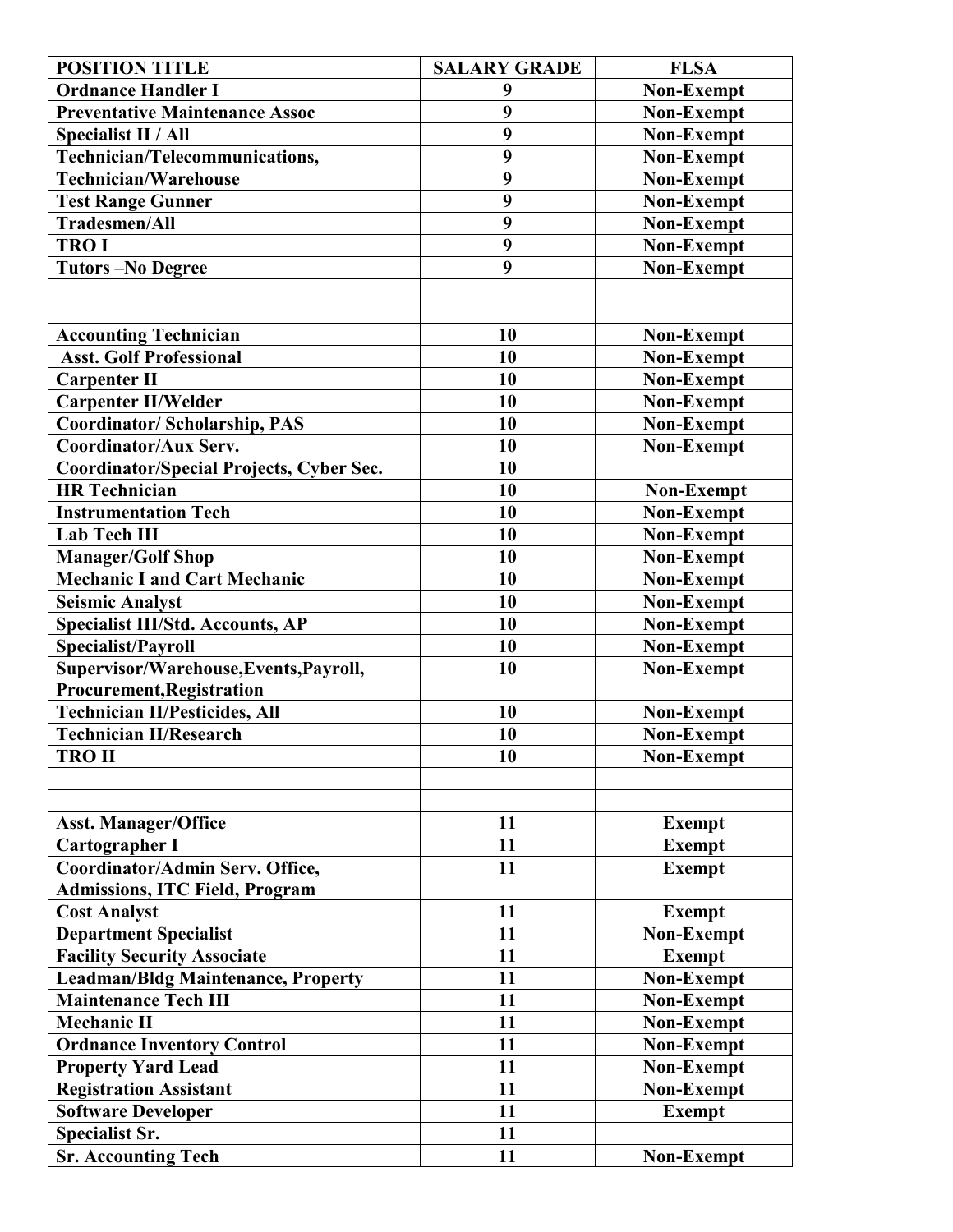| <b>POSITION TITLE</b>                    | <b>SALARY GRADE</b> | <b>FLSA</b>       |
|------------------------------------------|---------------------|-------------------|
| <b>Sr. Dispatch/Public Safety</b>        | 11                  | <b>Non-Exempt</b> |
| <b>Technical Director</b>                | 11                  | <b>Exempt</b>     |
| <b>Technician III</b>                    | 11                  | <b>Non-Exempt</b> |
| <b>Telecommunications Installer Lead</b> | 11                  | Non-Exempt        |
| <b>Test Range Gunner</b>                 | 11                  | <b>Non-Exempt</b> |
| <b>Tutor - Degreed</b>                   | 11                  | Non-Exempt        |
| Welder                                   | 11                  | <b>Non-Exempt</b> |
|                                          |                     |                   |
|                                          |                     |                   |
| <b>Administrative Specialist/All</b>     | 12                  | Non-Exempt        |
| <b>Buyer I</b>                           | 12                  | Non-Exempt        |
| <b>Cartographer II</b>                   | 12                  |                   |
| <b>Chemist Analyst</b>                   | 12                  | <b>Exempt</b>     |
| Coordinator/Outreach, Career Serv.,      | 12                  | <b>Exempt</b>     |
| Housing,                                 |                     |                   |
| <b>Detective</b>                         | 12                  | <b>Exempt</b>     |
| <b>Editor</b>                            | 12                  | <b>Exempt</b>     |
| <b>GIS Specialist</b>                    | 12                  | <b>Exempt</b>     |
| <b>GIS Technician</b>                    | 12                  | <b>Exempt</b>     |
| <b>Lab Associate</b>                     | 12                  | <b>Exempt</b>     |
| <b>Library Tech Asst. III</b>            | 12                  | <b>Non-Exempt</b> |
| Locksmith                                | 12                  | Non-Exempt        |
| Manager/Lab, Photo, Property,            | 12                  | <b>Exempt</b>     |
| Field Ops, Post Office,                  |                     |                   |
| <b>Publication Sales</b>                 |                     |                   |
| <b>Marketing &amp; Editing Associate</b> | 12                  | <b>Exempt</b>     |
| <b>Multi Media Tech</b>                  | 12                  | <b>Non-Exempt</b> |
| <b>Office Manager</b>                    | 12                  | <b>Exempt</b>     |
| <b>Police Officer/Certified</b>          | 12                  | Non-Exempt        |
| <b>Research Assistant</b>                | 12                  | <b>Exempt</b>     |
| Specialist III/All GIS, G&C              | 12                  | <b>Exempt</b>     |
| <b>Specialist/Computer Support</b>       | 12                  | <b>Exempt</b>     |
| <b>Supervisor/Garage, Property</b>       | 12                  | <b>Both</b>       |
| <b>Technical Writer</b>                  | 12                  | <b>Exempt</b>     |
| <b>Technician Sr./Lead ITC</b>           | 12                  | <b>Non-Exempt</b> |
| <b>Test Range Gunner</b>                 | 12                  | <b>Non-Exempt</b> |
| <b>TRO III</b>                           | 12                  | <b>Non-Exempt</b> |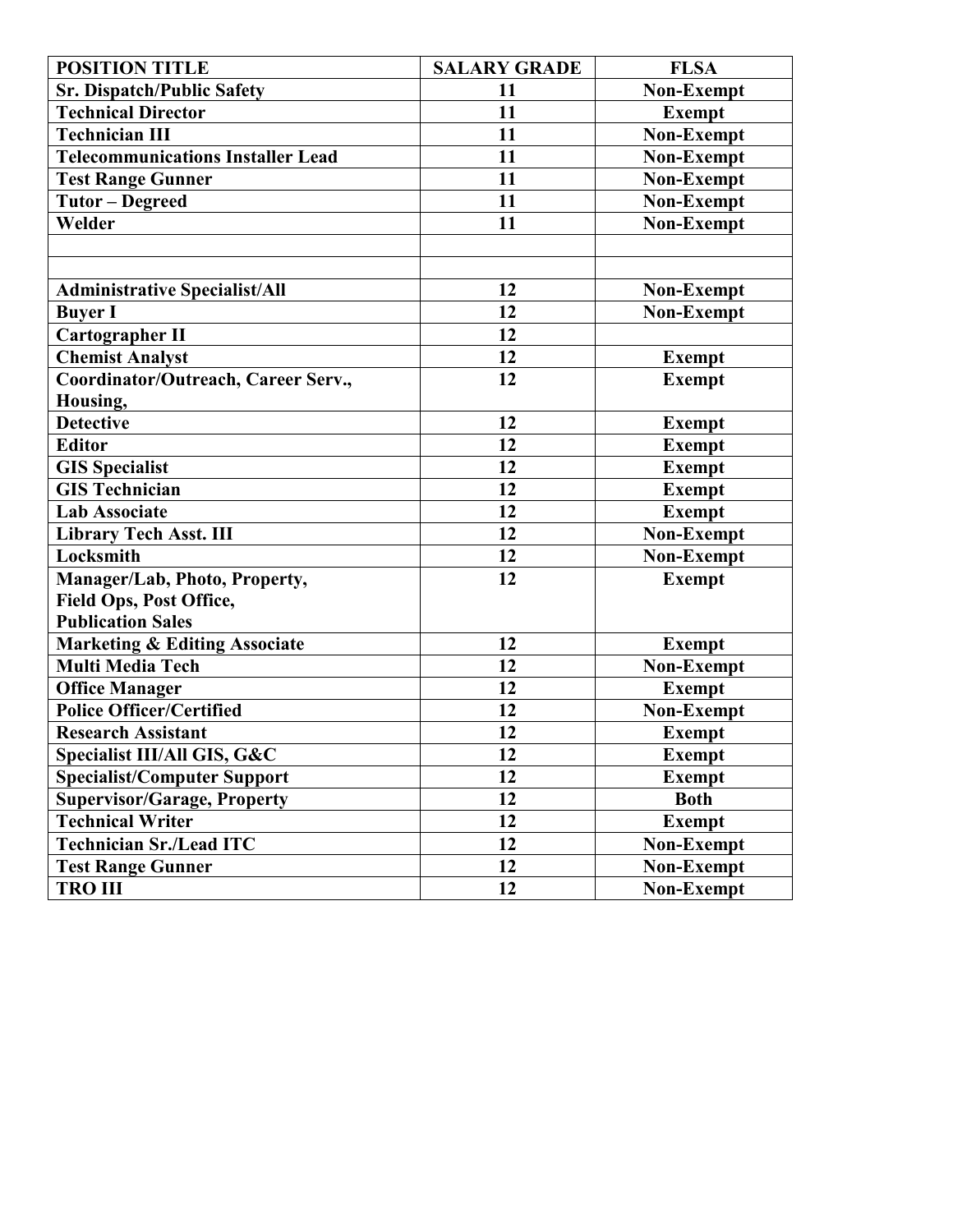| <b>POSITION TITLE</b>                                 | <b>SALARY GRADE</b> | <b>FLSA</b>       |
|-------------------------------------------------------|---------------------|-------------------|
| <b>Advisor/Admissions, FA</b>                         | 13                  | <b>Exempt</b>     |
| Coordinator/Club Sports, Events, Website, UB, Special | 13                  | <b>Exempt</b>     |
| Projects, Grad Studies, Purchasing, Registrar         |                     |                   |
| <b>Counselor/Mental Health</b>                        | 13                  | <b>Exempt</b>     |
| <b>Head Golf Pro</b>                                  | 13                  | <b>Exempt</b>     |
| <b>HR Specialist</b>                                  | 13                  | Non-Exempt        |
| <b>Internal Control Tech</b>                          | 13                  | Non-Exempt        |
| Lead/Carpenter, Mtn Tech, TRO, Machinist, IT          | 13                  | <b>Non-Exempt</b> |
| Manager/Geo Extension, Network & Client Serv. Post    | 13                  | <b>Exempt</b>     |
| Office, Outreach, Adv. Campaign                       |                     |                   |
| Scheduler/Field Ops,                                  | 13                  | <b>Non-Exempt</b> |
| <b>Sergeant/Campus Police</b>                         | 13                  | <b>Exempt</b>     |
| Specialist/Mine Safety & Trng.                        | 13                  | <b>Exempt</b>     |
| Sr. Library Asst.                                     | 13                  | Non-Exempt        |
| <b>Sr. Library Tech</b>                               | 13                  | <b>Non-Exempt</b> |
| <b>Sr. Mechanic</b>                                   | 13                  | <b>Non-Exempt</b> |
| <b>Supervisor/Golf Course &amp; Grounds</b>           | 13                  | <b>Exempt</b>     |
| <b>Teacher/UB, Starbase</b>                           | 13                  | <b>Exempt</b>     |
| <b>Technician II/Maker Hub</b>                        | 13                  | <b>Exempt</b>     |
|                                                       |                     |                   |
|                                                       |                     |                   |
| <b>Accountant</b>                                     | 14                  | <b>Exempt</b>     |
| <b>Associate Registrar</b>                            | 14                  | <b>Exempt</b>     |
| Asst. Director/Macey Fidel, Campus Police, UB,        | 14                  | <b>Exempt</b>     |
| <b>Budget Analyst II</b>                              | 14                  | <b>Exempt</b>     |
| <b>Buyer II</b>                                       | 14                  | <b>Exempt</b>     |
| Coordinator/HR, Community Ed                          | 14                  | <b>Exempt</b>     |
| <b>Coordinator/Student Support</b>                    | 14                  | <b>Exempt</b>     |
| <b>Cost Analyst II</b>                                | 14                  | <b>Exempt</b>     |
| <b>Cost Analyst/All</b>                               | 14                  | <b>Exempt</b>     |
| <b>Data Analyst</b>                                   | 14                  | Exempt            |
| <b>Director/Performing Arts</b>                       | 14                  | <b>Exempt</b>     |
| Director/UB                                           | 14                  | <b>Exempt</b>     |
| <b>Editor/Managing or Production</b>                  | 14                  | <b>Exempt</b>     |
| <b>Facility Security Officer</b>                      | 14                  | <b>Exempt</b>     |
| <b>Instrumentation Tech</b>                           | 14                  | <b>Exempt</b>     |
| Journeyman, Electrician, Plumber All                  | 14                  | <b>Exempt</b>     |
| <b>Lab Associate</b>                                  | 14                  | <b>Exempt</b>     |
| Lead/Mechanic                                         | 14                  | <b>Exempt</b>     |
| Machinist/Experimental                                | 14                  | <b>Exempt</b>     |
| Manager/Children's Center, Purchasing, Campaign       | 14                  | <b>Exempt</b>     |
| Project                                               |                     |                   |
| <b>Post Doctoral</b>                                  | 14                  | <b>Exempt</b>     |
| <b>Production Editor</b>                              | 14                  | <b>Exempt</b>     |
| <b>Report Writer/Banner</b>                           | 14                  | <b>Exempt</b>     |
| <b>Research Tech III</b>                              | 14                  | <b>Exempt</b>     |
| <b>Specialist/Business Admin</b>                      | 14                  | <b>Exempt</b>     |
|                                                       |                     |                   |
|                                                       |                     |                   |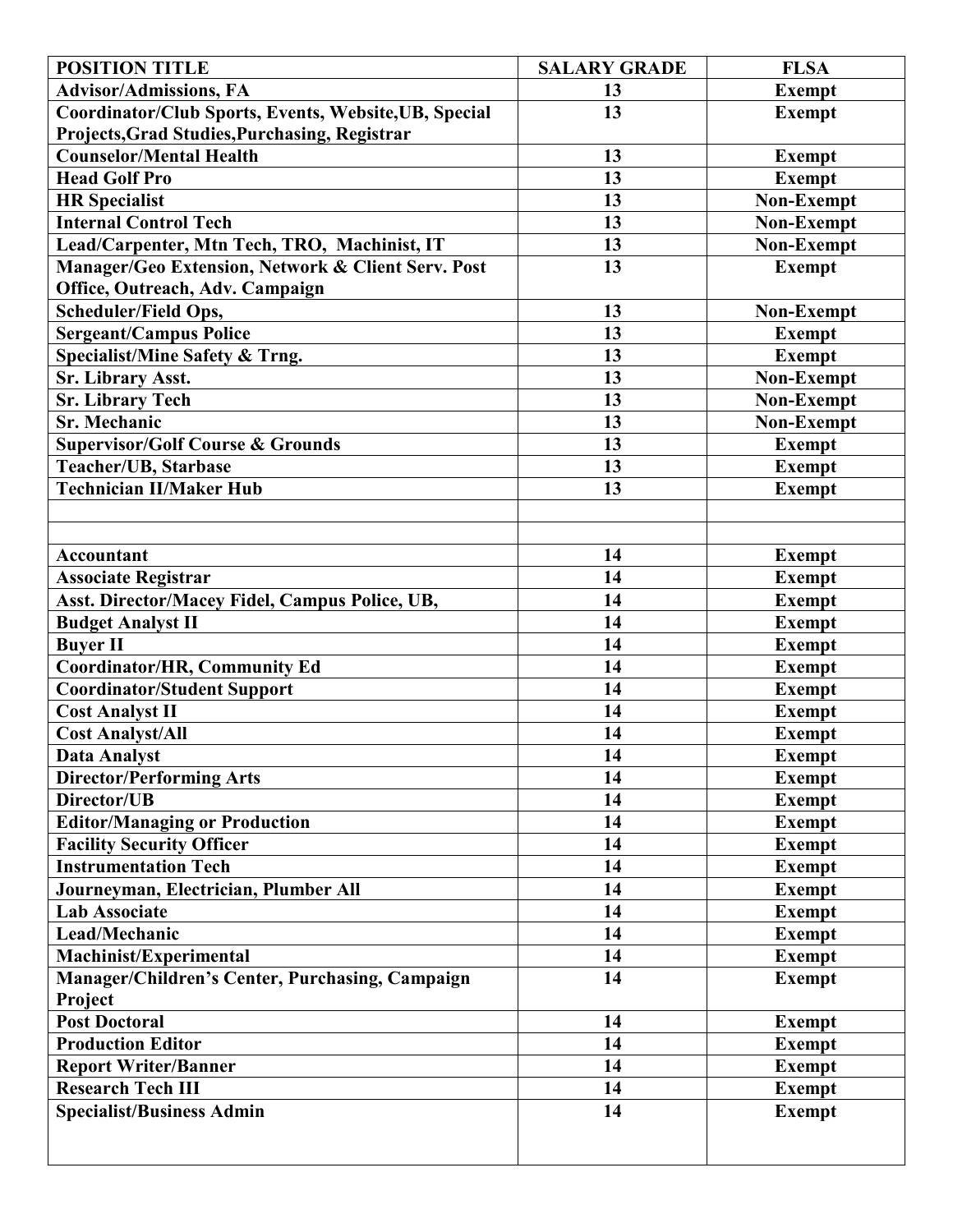| <b>POSITION TITLE</b>                                      | <b>SALARY GRADE</b> | <b>FLSA</b>       |
|------------------------------------------------------------|---------------------|-------------------|
| <b>Sr. Cartographer</b>                                    | 14                  | <b>Exempt</b>     |
| <b>Sr. Dispatcher</b>                                      | 14                  | <b>Exempt</b>     |
| <b>Sr. Lab Associate</b>                                   | 14                  | <b>Exempt</b>     |
| Supervisor/Custodial, Greenhouse, Garage, FM,              | 14                  | <b>Exempt</b>     |
| Software, Irrigation                                       |                     |                   |
| <b>Tech/Network &amp; Alarm/Client</b>                     | 14                  | Non-Exempt        |
| <b>Technologist-Degreed</b>                                | 14                  | <b>Exempt</b>     |
| <b>Web Information Technologist</b>                        | 14                  | <b>Exempt</b>     |
|                                                            |                     | <b>Exempt</b>     |
|                                                            |                     | <b>Exempt</b>     |
| <b>Analyst II/Financial Sys. Indirect Cost</b>             | 15                  | <b>Exempt</b>     |
| Asst Director/Admissions, FA, Campus Police,               | 15                  | <b>Exempt</b>     |
| <b>Advancement, Phys. Rec., Registrar</b>                  |                     |                   |
| Asst. Director/HR Bus. Mgr. Research, Std Affairs          | 15                  | <b>Exempt</b>     |
| <b>Coordinator/Career Services, UB</b>                     | 15                  | <b>Exempt</b>     |
| <b>IT Support Specialist</b>                               | 15                  | <b>Exempt</b>     |
| Librarian/Bureau                                           | 15                  | <b>Exempt</b>     |
| Manager/DE, FM, Fin Op, Property, Purchasing, Fleet,       | 15                  | <b>Exempt</b>     |
| <b>Publications &amp; Sales</b>                            |                     |                   |
| <b>Network Client Tech II</b>                              | 15                  |                   |
| <b>Programmer Analyst I or II</b>                          | 15                  | <b>Exempt</b>     |
| <b>Safety Officer/Hazardous Waste</b>                      | 15                  | <b>Exempt</b>     |
| Specialist/Library Systems, Info Tech, Transfer &          | 15                  |                   |
| <b>Articulation</b>                                        |                     |                   |
| Supervisor/Electrical, Plumbing Mechanical, Mtn &          | 15                  | <b>Exempt</b>     |
| Roofs, Bus. Off., Travel                                   |                     |                   |
| <b>Analyst/Payroll System</b>                              | 15                  | <b>Exempt</b>     |
|                                                            |                     |                   |
|                                                            |                     |                   |
| <b>Accountant II/Research</b>                              | 16                  | <b>Exempt</b>     |
| <b>Accounting Analyst</b>                                  |                     | <b>Exempt</b>     |
| <b>Administrator/Computer Systems &amp; Labs, Research</b> | 16                  | <b>Exempt</b>     |
| <b>Architect</b>                                           |                     | <b>Exempt</b>     |
| <b>Associate Director/Facility Security,</b>               | 16                  | <b>Exempt</b>     |
| Assoc. Director/FA, Std Affairs, Admissions, Res Life,     | 16                  | <b>Exempt</b>     |
| Registrar                                                  |                     |                   |
| <b>Asst. Manager/Payroll</b>                               | 16                  | <b>Exempt</b>     |
| <b>Computer Systems Administrator</b>                      | <b>16</b>           | <b>Exempt</b>     |
| Coordinator/Enrollment Mgmt, Maps, MST,                    | 16                  | <b>Exempt</b>     |
| Curr&Trng, Sp. Proj., Inventory Control, Events,           |                     |                   |
| <b>Curriculum Developer</b>                                | 16                  | <b>Exempt</b>     |
| Director/Childcare Cntr, Science Fair/Olympiad,            | 16                  | <b>Exempt</b>     |
| <b>UB, Physical Rec</b>                                    |                     |                   |
| <b>Engineer I/All</b>                                      | 16                  | <b>Exempt</b>     |
| <b>Engineer/Research, Test, Software</b>                   |                     | <b>Exempt</b>     |
| Lab Assoc/Bureau,                                          |                     | <b>Exempt</b>     |
| Lab Associate II                                           | 16                  | <b>Exempt</b>     |
| Lead/Plumber, Electrician                                  | 16                  |                   |
|                                                            |                     | <b>Non-Exempt</b> |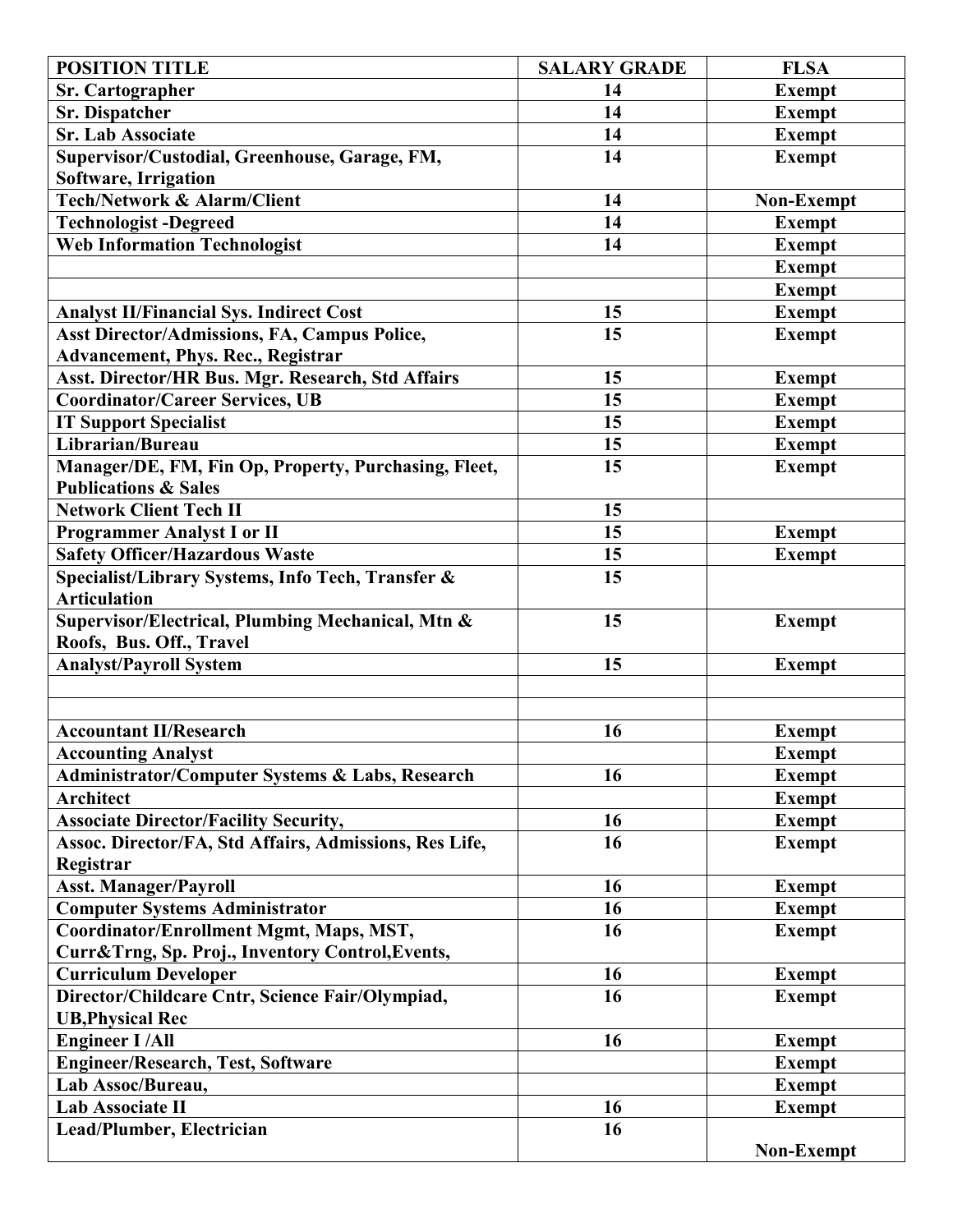| <b>POSITION TITLE</b>                                                                       | <b>SALARY GRADE</b> | <b>FLSA</b>   |
|---------------------------------------------------------------------------------------------|---------------------|---------------|
| Librarian                                                                                   | 16                  | <b>Exempt</b> |
| <b>Librarian II/Technical Services</b>                                                      |                     | <b>Exempt</b> |
| Manager/Budget, Tax Comp, Facility Safety, Purch,                                           | 16                  | <b>Exempt</b> |
| <b>Publications, Bldg. Maintenance</b>                                                      |                     |               |
| <b>Research Administrator/All</b>                                                           | 16                  | <b>Exempt</b> |
| <b>Research Scientist/Engineer I</b>                                                        | 16                  | <b>Exempt</b> |
| Specialist/E&ES, Water Resources, Hardware, Software                                        | 16                  | <b>Exempt</b> |
| Supervisor/Client Services, IT, Machine Shop, AP                                            | 16                  | <b>Exempt</b> |
| Supervisor/Machine Shop, Industrial Shop,                                                   | 16                  | <b>Exempt</b> |
| <b>Instrumentation, Client Services</b>                                                     |                     |               |
|                                                                                             |                     |               |
|                                                                                             |                     |               |
| Accountant/Supervisor/Sr.                                                                   | 17                  | <b>Exempt</b> |
| <b>Administrative Asst./VPs only,</b>                                                       | 17                  | <b>Exempt</b> |
| <b>Analyst/Banner Software</b>                                                              | 17                  | <b>Exempt</b> |
| Coordinator/Marketing & Prod. IT,                                                           | 17                  | <b>Exempt</b> |
| <b>Coordinator/Permit</b>                                                                   | 17                  | <b>Exempt</b> |
| Director/Macey Cntr, Fidel, MESA, Community Ed,                                             | 17                  | <b>Exempt</b> |
| <b>Counseling &amp; Disabilities, DE</b>                                                    |                     |               |
| <b>Engineer II/All</b>                                                                      | 17                  | <b>Exempt</b> |
| <b>Field Geologist</b>                                                                      | 17                  |               |
|                                                                                             | 17                  | <b>Exempt</b> |
| Manager/Chem Lab, Network & Client Services, Bureau<br>Labs, Alumni Relations, Publications |                     | <b>Exempt</b> |
| <b>Museum Curator</b>                                                                       | 17                  |               |
|                                                                                             | 17                  | <b>Exempt</b> |
| <b>Ordnance Tech I</b>                                                                      |                     | Non-Exempt    |
| <b>Pilot UAV</b>                                                                            | 17                  | <b>Exempt</b> |
| <b>Program Analyst III/Banner</b>                                                           | 17                  | <b>Exempt</b> |
| <b>Researcher II/All</b>                                                                    | 17                  | <b>Exempt</b> |
| <b>Specialist/Mine Safety,</b>                                                              | 17                  | <b>Exempt</b> |
| <b>Tech Transfer, STEM Outreach</b>                                                         |                     |               |
| Cave a& Karst, Ed. Assessment                                                               |                     |               |
| <b>Sr. Grants &amp; Contracts Admin</b>                                                     | 17                  | <b>Exempt</b> |
| <b>Staff Scientist/All</b>                                                                  | 17                  | <b>Exempt</b> |
| Supervisor/Business Ops, Systems Administrator, Sr                                          | 17                  | <b>Exempt</b> |
| <b>UNIX</b>                                                                                 |                     |               |
|                                                                                             |                     |               |
|                                                                                             |                     |               |
| <b>Assoc State Mine Inspector</b>                                                           | 18                  | <b>Exempt</b> |
| <b>Assoc. Director/Advancement, Aux. Serv. Purchasing</b>                                   | 18                  | <b>Exempt</b> |
| <b>Asst. Director/HR, Utilities</b>                                                         | 18                  | <b>Exempt</b> |
| <b>Contract Administrator</b>                                                               | 18                  | <b>Exempt</b> |
| <b>Director/Special Projects</b>                                                            | 18                  | <b>Exempt</b> |
| <b>Executive Asst to President</b>                                                          | 18                  | <b>Exempt</b> |
| <b>Explosives Chemist</b>                                                                   | 18                  | <b>Exempt</b> |
| <b>Field Geologist II</b>                                                                   | 18                  | <b>Exempt</b> |
| Hydrogeologist                                                                              | 18                  | <b>Exempt</b> |
| Manager/ Bldg. Maintenance, Acct., Construction, Geo<br><b>Mapping, Mech Systems,</b>       | 18                  | <b>Exempt</b> |
| <b>Ordnance Tech II</b>                                                                     | 18                  | Non-Exempt    |
|                                                                                             |                     |               |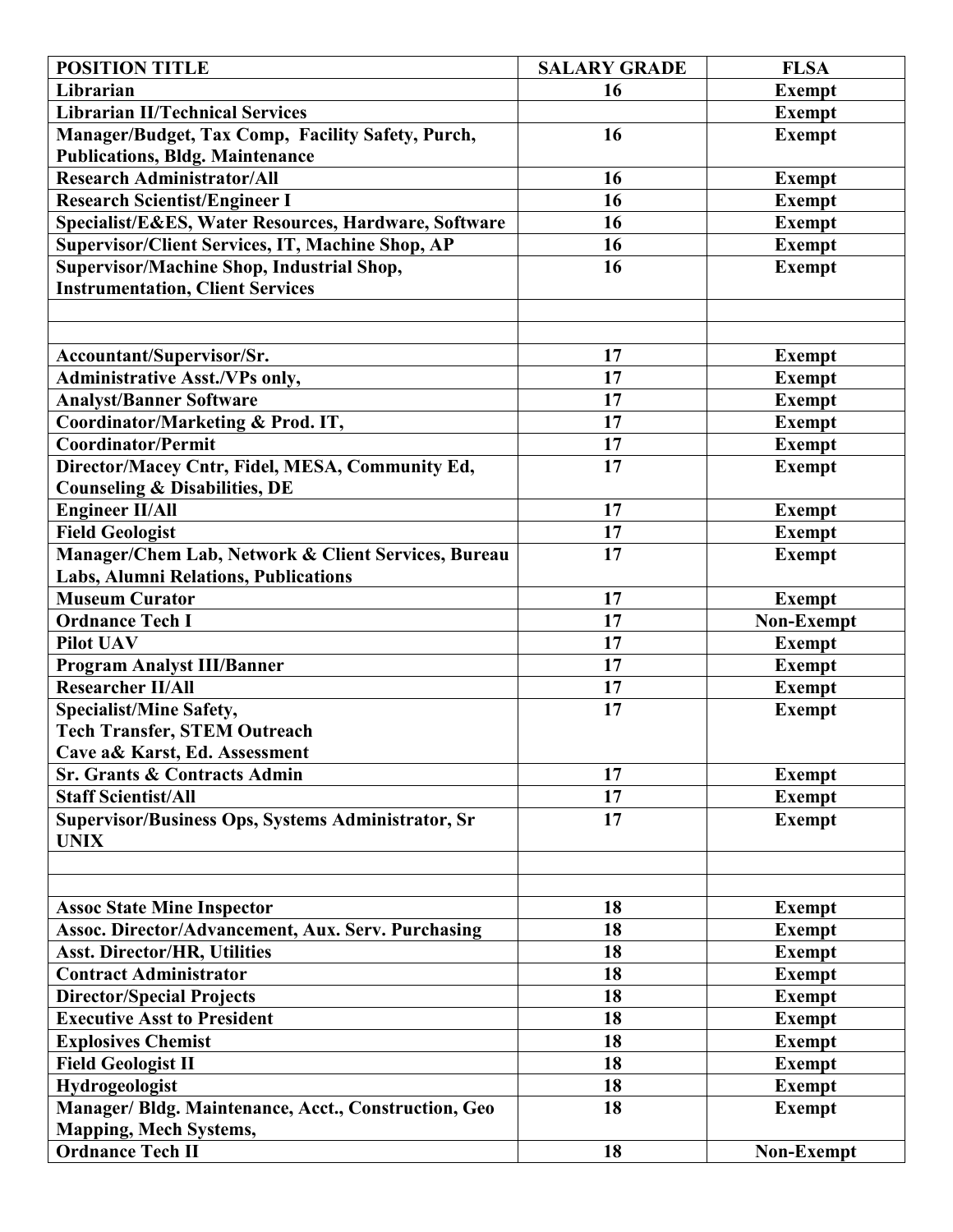| <b>POSITION TITLE</b>                                            | <b>SALARY GRADE</b> | <b>FLSA</b>   |
|------------------------------------------------------------------|---------------------|---------------|
| <b>Programmer Analyst II</b>                                     | 18                  | <b>Exempt</b> |
| <b>Research Compliance Officer</b>                               | 18                  | <b>Exempt</b> |
| <b>Research Engineer III/All</b>                                 | 18                  | <b>Exempt</b> |
| <b>Research Scientist III/All</b>                                | 18                  | <b>Exempt</b> |
| <b>Special Asst. to VP</b>                                       | 18                  | <b>Exempt</b> |
| Sr. Analyst/GIS, Accounting, Data                                | 18                  | <b>Exempt</b> |
| Sr. Business Mgr.                                                | 18                  | <b>Exempt</b> |
| Sr. Engineer/All                                                 | 18                  | <b>Exempt</b> |
| <b>Sr. Programmer III</b>                                        | 18                  | <b>Exempt</b> |
| Sr. Systems Administrator/Database, UNIX,                        | 18                  | <b>Exempt</b> |
| <b>Staff Scientist II/All</b>                                    | 18                  | <b>Exempt</b> |
|                                                                  |                     |               |
|                                                                  |                     |               |
| <b>Architect</b>                                                 | 19                  | <b>Exempt</b> |
| <b>Assoc Director/HR</b>                                         | 19                  | <b>Exempt</b> |
| <b>Assoc. Dean</b>                                               | 19                  | <b>Exempt</b> |
| <b>Asst. Controller</b>                                          | 19                  | <b>Exempt</b> |
| <b>Asst. Director/Large Dept. &amp; Divisions</b>                | 19                  | <b>Exempt</b> |
| <b>Computational Analyst</b>                                     | 19                  | <b>Exempt</b> |
| Director/Campus Police, ACT, Res Life, Golf, Teacher             | 19                  | <b>Exempt</b> |
| <b>Educ., Communication PIO</b>                                  |                     |               |
| <b>Engineer III/All</b>                                          | 19                  | <b>Exempt</b> |
| Manager/Payroll, Publications, Grants & Contracts,               | 19                  | <b>Exempt</b> |
| Financial Systems, IT, Database, Projects,                       |                     |               |
| <b>Ordnance Tech III</b>                                         | 19                  | Non-Exempt    |
| <b>Specialist/Water Data</b>                                     | 19                  | <b>Exempt</b> |
| <b>Sr. Financial Administrator</b>                               | 19                  | <b>Exempt</b> |
| Sr. Instr. & Controls                                            | 19                  | <b>Exempt</b> |
| <b>Staff Scientist III/All</b>                                   | 19                  | <b>Exempt</b> |
| <b>Staff &amp; Research Scientist III/All</b>                    | 19                  | <b>Exempt</b> |
|                                                                  |                     |               |
|                                                                  |                     |               |
| Administrator/IT, Database                                       | 20                  | <b>Exempt</b> |
| <b>Assoc Director/Sponsored Projects, Budget &amp; Analysis,</b> | 20                  | <b>Exempt</b> |
| FM,                                                              |                     |               |
| <b>Asst. Director/IT, Labs</b>                                   | 20                  | <b>Exempt</b> |
| <b>Business Manager/ITC</b>                                      | 20                  | <b>Exempt</b> |
| <b>Chief Procurement Officer</b>                                 | 20                  | <b>Exempt</b> |
| <b>Controller</b>                                                | 20                  | <b>Exempt</b> |
| Director/Student Affairs, Advancement, Admissions,               | 20                  | <b>Exempt</b> |
| Std. Affairs, Financial Aid,                                     |                     |               |
| Registrar                                                        | 20                  | <b>Exempt</b> |
| Sr. Engineer/All                                                 | 20                  | <b>Exempt</b> |
| Sr. Geologists/All                                               | 20                  | <b>Exempt</b> |
| Sr. Scientist/All                                                | 20                  | <b>Exempt</b> |
|                                                                  |                     | <b>Exempt</b> |
| <b>Assoc. Director/Finance, Bureau</b>                           | 21                  | <b>Exempt</b> |
| Director/Affirm Action, Langmuir, Gov. Affairs, Maker            | 21                  | <b>Exempt</b> |
| Hub, Library, Res. Compl., Purchasing, Auxiliary Serv,           |                     |               |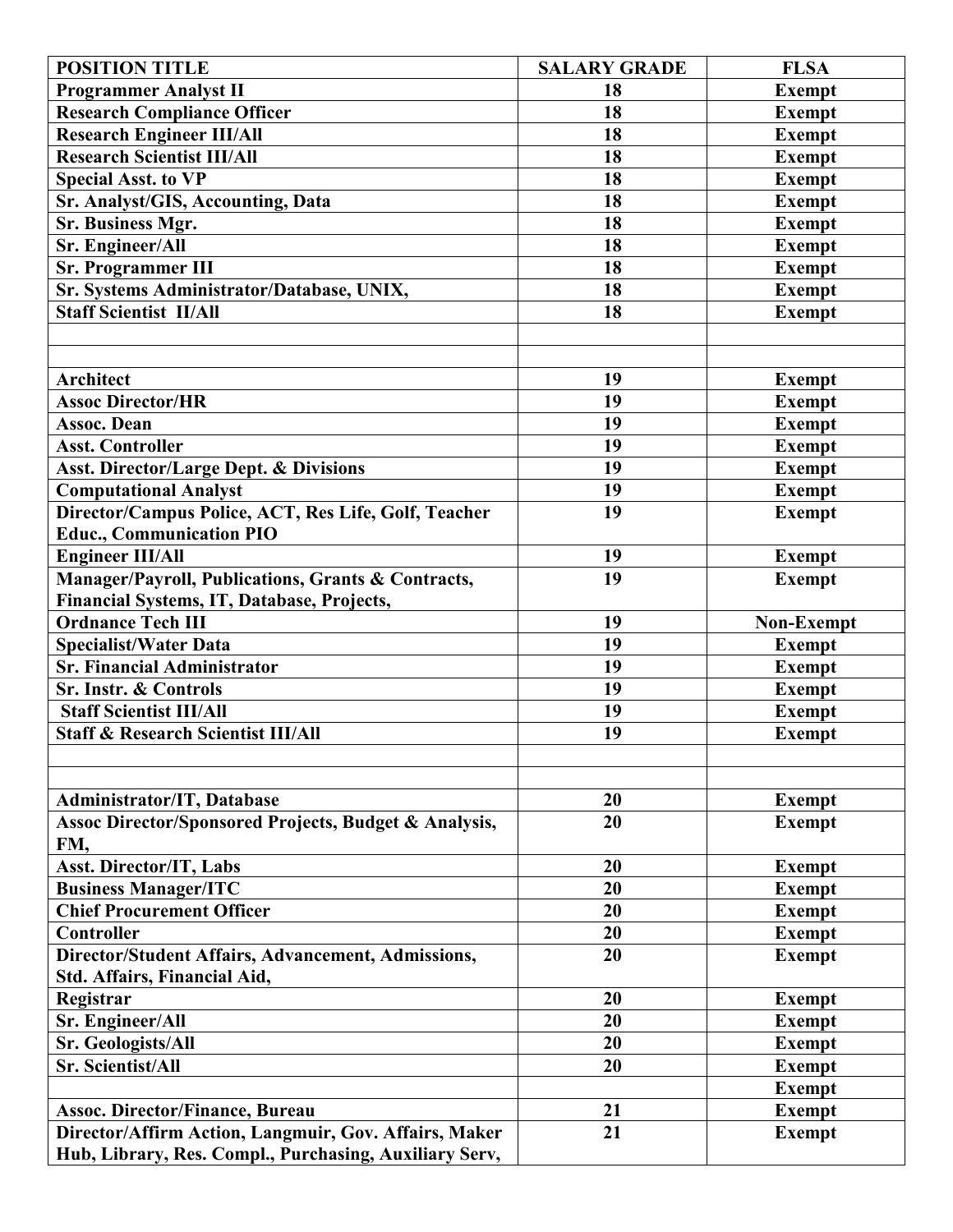| <b>POSITION TITLE</b>                                    | <b>SALARY GRADE</b> | <b>FLSA</b>   |
|----------------------------------------------------------|---------------------|---------------|
| <b>Manager</b> /IP                                       | 21                  | <b>Exempt</b> |
| <b>Special Asst. to President</b>                        | 21                  | <b>Exempt</b> |
| <b>Sr. Principal Geologist/All</b>                       | 21                  | <b>Exempt</b> |
| <b>Sr. Principal Scientist/All</b>                       | 21                  | <b>Exempt</b> |
| <b>Sr. Prinipal Engineer/All</b>                         | 21                  | <b>Exempt</b> |
|                                                          |                     |               |
|                                                          |                     |               |
| <b>Associate Director/Large Department or divisions,</b> | 22                  | <b>Exempt</b> |
| Sr. Scientist,                                           |                     |               |
| Manager/Systems&Network, Training Educator,              | 22                  | <b>Exempt</b> |
| Seismological                                            |                     |               |
| <b>Deputy Directors/All</b>                              | 22                  | <b>Exempt</b> |
| <b>Section Head/All</b>                                  | 22                  | <b>Exempt</b> |
| <b>Special Assistant/President or VPs</b>                | 22                  | <b>Exempt</b> |
| Director/NCKRI. Starbase, HR, SPA, FM,                   | 22                  | <b>Exempt</b> |
| <b>Sr. Database Administrator</b>                        | 22                  | <b>Exempt</b> |
| <b>Sr. Program Analyst</b>                               | 22                  | <b>Exempt</b> |
|                                                          |                     |               |
|                                                          |                     |               |
| <b>Associate Vice President/All</b>                      | <b>Unclassified</b> | <b>Exempt</b> |
| <b>Director/Large Division/All</b>                       | Unclassified        | <b>Exempt</b> |
| <b>Principal Investigator</b>                            | <b>Unclassified</b> | <b>Exempt</b> |
| <b>Subject Matter Experts/All</b>                        | <b>Unclassified</b> |               |
| <b>Chief Engineer/Scientist</b>                          | <b>Unclassified</b> | <b>Exempt</b> |
| <b>Sr. Section Head</b>                                  | <b>Unclassified</b> | <b>Exempt</b> |
| <b>Technical Advisor/All</b>                             | <b>Unclassified</b> | <b>Exempt</b> |
| <b>Vice President/All</b>                                | Unclassified        | <b>Exempt</b> |